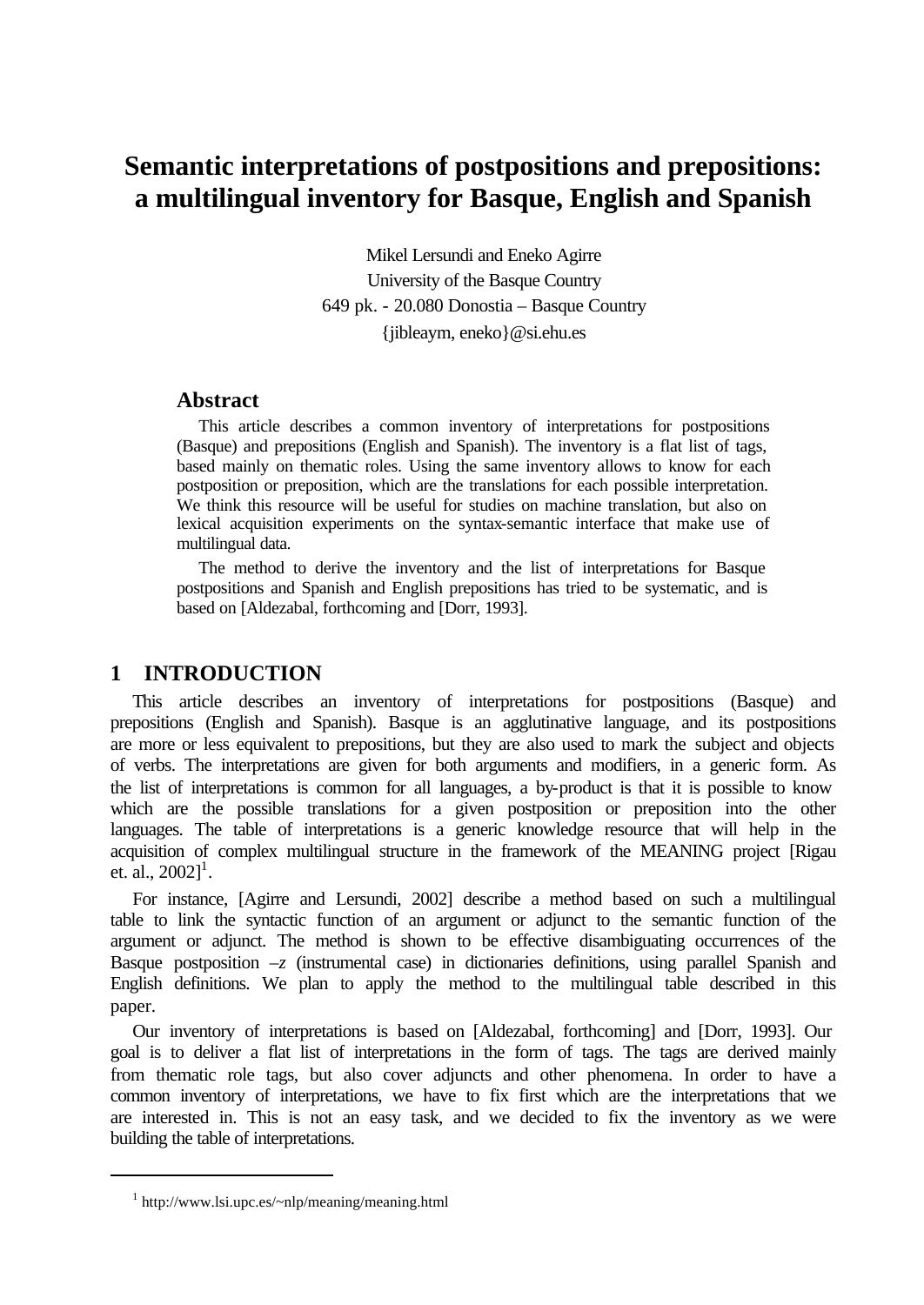This article is organized as follows. Section 2 presents previous work, followed by Section 3, which presents the method used to build the table and the inventory of interpretations. Section 4 illustrates the method with an in-depth study of the instrumental case (*-z*). Section 5 presents the analysis of the results. Section 6 reviews some remaining problems. Finally, Section 7 draws the conclusions.

# **2 PREVIOUS WORK**

l

As we can read in [EAGLES, 1998], semantic relations were introduced in generative grammar during the mid-1960s and early 1970s [Fillmore, 1968; Jackendoff, 1972; Gruber, 1967] as a way of classifying the arguments of natural language predicates into a closed set of participant types which were thought to have a special status in grammar. A list of the most popular roles and the properties usually associated with them is given below.

**Agent:** A participant which the meaning of the verb specifies as doing or causing something, possibly intentionally. Examples: subjects of *kill, eat, hit, smash, kick, watch*.

**Patient:** a participant which the verb characterizes as having something happen to it, and as being affected by what happens to it. Examples: objects of *kill, eat, smash* but not those of *watch, hear, love*.

**Experiencer:** A participant who is characterized as aware of something. Examples: subject of *love*, object of *annoy*.

**Theme:** A participant which is characterized as changing its position or condition, or as being in a state or position. Examples: objects of *give, hand*, subjects of *walk, die*.

**Location:** The thematic role associated with the NP expressing the location in a sentence with a verb of location. Examples: subjects of *keep, own, retain, know*, locative PPs.

**Source:** Object from which motion proceeds. Examples: subjects of *buy, promise*, objects of *deprive, free, cure*.

**Goal:** Object to which motion proceeds. Examples: subject of *receive, buy*, dative objects of *tell, give*. (adapted from [Dowty, 1989]).

In linguistic theory, thematic roles have traditionally been regarded as determinant in expressing generalizations about the syntactic realization of a predicate's arguments (see [EAGLES, 1996]). In many cases, the interpretations of the prepositions is linked to thematic roles.

[Aldezabal, forthcoming] presents an in-depth study of 100 Basque verbs, including their argument structure and also mentioning the semantic interpretation of elements. We have used the link between the argument structure and the semantic interpretation in order to extract possible interpretations for postpositions<sup>2</sup>. This list of postpositions and their interpretation is the main source of our inventory for Basque, together with Dorr and Habash (see below). Nevertheless, it has some shortcomings:

- Aldezabal's work focuses mainly on arguments, but she also mentions some modifiers. Therefore, her inventory of interpretations may miss interpretations for adjuncts. To get over this gap, we can check the inventory of interpretations from Dorr.
- For a given postposition, some interpretations might be missing. Aldezabal works only on the interpretations that arise during her study of the 100 verbs, and it could be the case that one interpretation for a given postposition does not appear in her data. We can try to cover those missing interpretations with bilingual dictionaries, and the interpretations on other languages.

 $2$  The syntactic function of Basque arguments is marked in the surface by postpositions, that is, each argument has a postposition that determines (ambiguously) the syntactic function of the argument.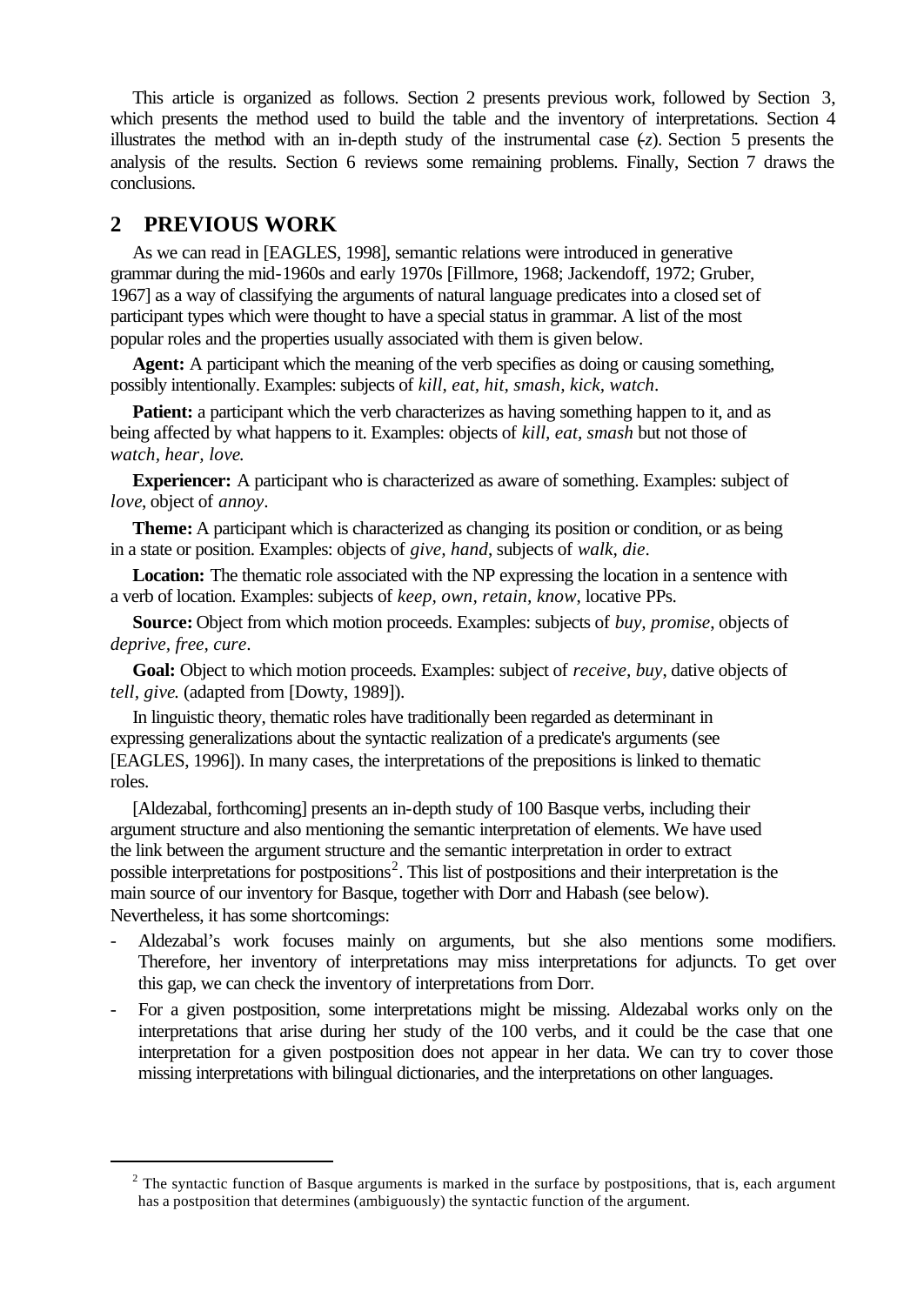Some postpositions might be missing. We will take missing suffixes from Basque grammars. It will be future work to include complex postpositions (which are comparable to complex prepositions in English, e.g. "*–*en parean" which is equivalent to "in front of").

Regarding English and Spanish prepositions, our main source is the Lexical Conceptual Structure (LCS) description from Dorr and Habash [Dorr, 1993; Dorr and Habash, 2002]. From the LCS we extract the thematic roles assigned to prepositions, either directly from the description of the prepositions or indirectly from the LCS describing verbs. We also got a table from [Habash, 2002] where each English preposition (plus the  $\varnothing$  preposition for subject and object positions) has a list of possible thematic roles.

Extracting interpretations for all prepositions from the LCS is not straightforward, as the interpretation of some prepositions are not always described in terms of thematic roles (e.g. it might need a primitive). Besides some interpretations for prepositions might be missing, specially for adjuncts. To our experience, the quality and coverage for English prepositions is very good, but the Spanish prepositions are not so well represented.

#### **3 METHOD**

First, we have to decide which kind of interpretation we will use in the description of postpositions, and use the same interpretation inventory for English and Spanish prepositions.

In order to get this interpretation inventory we have two main sources, but we also have used the examples from bilingual dictionaries:

- Izaskun Aldezabal's semantic interpretation for some Basque postpositions [Aldezabal, forthcoming].
- Bonnie Dorr's LCS for English and Spanish prepositions [Dorr, 1993].
- Bilingual English/Basque and Spanish/Basque dictionaries [Morris, 1998; Elhuyar, 1996].

A first approach to get the inventory list would be to map both Aldezabal's and Dorr's interpretations, and perhaps choose an inventory which is a combination of both. We compared both lists, and realized that sometimes Dorr's interpretations are more specific than Aldezabal's ones (this is the case of *perc* –*perceived item*–); but, overall, Aldezabal's interpretations are more specific than Dorr's (we have *touched theme*, *displaced theme*, and so on instead of a single *theme*).

There is another disagreement between what Aldezabal considers semantic interpretation and Dorr considers thematic role. For example Aldezabal considers as interpretation *cause* or *path*, and in the LCS representation done by Dorr, these appear as primitives and types. We also realized that *manner* is listed among Dorr's thematic roles, but it is not linked to any preposition.

The problem is that it is very difficult to match interpretations without studying the examples to which they apply. This is specially the case when the interpretations have been given for different languages.

As a method to fix the inventory of interpretations and build the multilingual table, we start on Basque and jump into the other languages via a set of manually tagged bilingual examples from a bilingual dictionary. Previously, we decided to group some of Aldezabal interpretations (which are too granular) into a single interpretation. After this, the postpositions in the Basque examples are tagged using our interpretations and the tag is copied to the corresponding example in Spanish and English. Finally, we compare the interpretations of Spanish and English prepositions thus obtained with the thematic roles given by Dorr.

This is the method step by step for each postposition:

- a) Take a postposition.
- b) Extract examples for this suffix from bilingual dictionaries. In this way we will get good translations of this suffix into the other two languages: English and Spanish.
- c) Look for interpretations of this case [Aldezabal, forthcoming].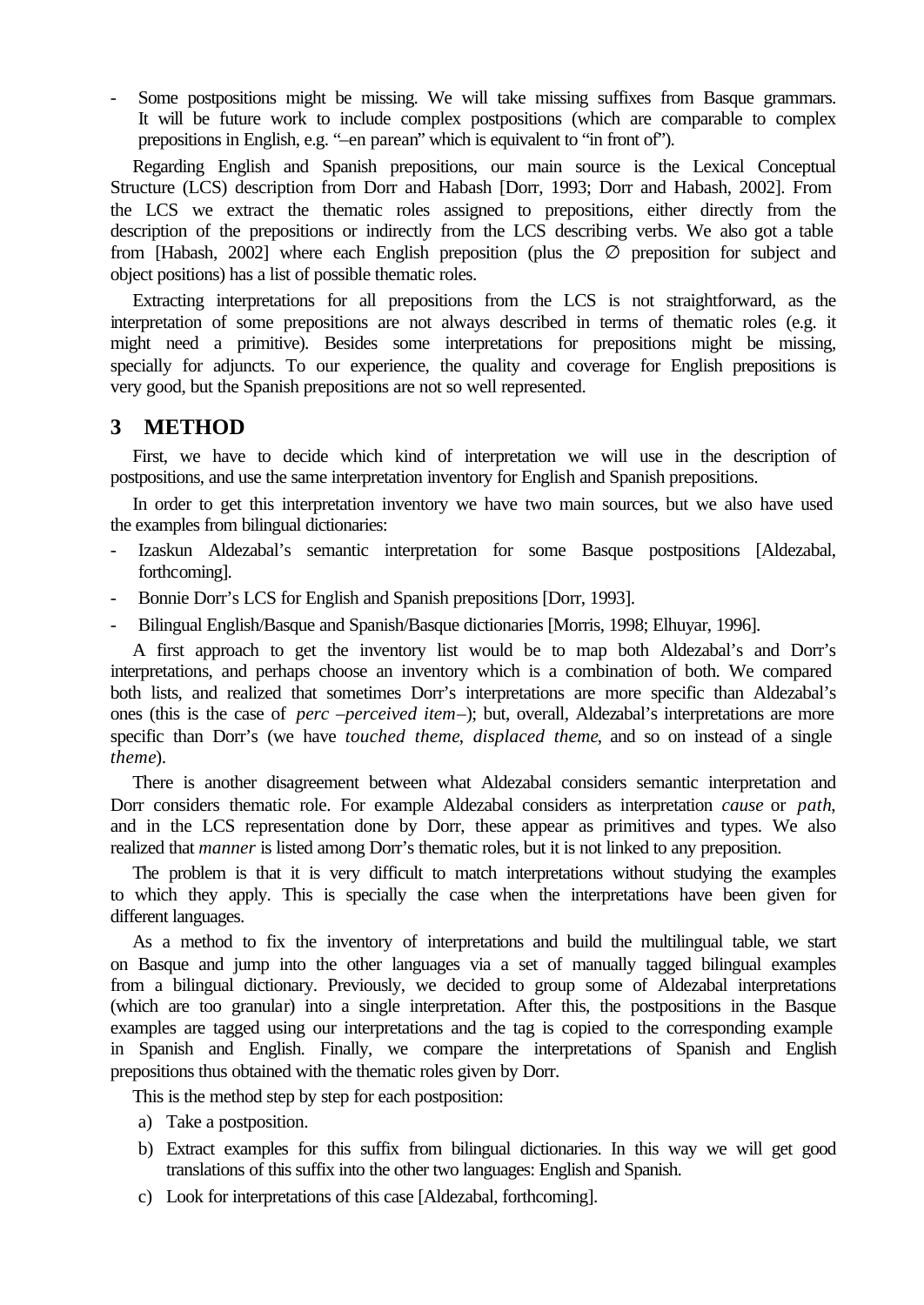- d) Study her interpretations, and, when we think interpretations are very granular, join them, controlling that it is coherent with the other postpositions.
- e) Tag the Basque examples with the interpretations. Control gaps:
	- Study if there is any interpretation in the Basque examples that is missing from Aldezabal's list.
	- Find Basque examples and English translation for the interpretations that don't appear in the examples from the bilingual dictionary, but which appear at Aldezabal's work.
- f) At this stage we already have a list of interpretations for the Basque suffix, a list of examples for each interpretation and a list of English and Spanish translations for each interpretation.
- g) Each English preposition in the bilingual examples is assigned the Basque interpretation. This is compared with Dorr's interpretations for that preposition.
- h) At this stage we produce a list of 4-tuples: (postposition, Aldezabal's interpretation, Dorr's interpretation, preposition). From the study of the 4-tuples we derive the following:
	- A study of the mismatches between both interpretations, including gaps in the interpretation of English and Spanish prepositions. A qualitative and quantitative analysis of the mismatches is produced.
	- A unified interpretation tag that tries to solve the mismatches, based on Aldezabal's and Dorr's tags, thus yielding a list of triples: (postposition, unified interpretation, preposition).
	- A mapping from the unified interpretation to Aldezabal's and Dorr's inventories.

After applying this method to all postpositions, we get a unified inventory of interpretations that is applied to both postpositions and English and Spanish prepositions. We also get a mapping between our unified inventory and Dorr's and Aldezabal's inventory.

In the next section we present a case study of this method as applied to the instrumental suffix.

### **4 CASE STUDY WITH THE INSTRUMENTAL CASE**

We will ilustrate the methodology of our study using the instrumental postposition.

First we look for interpretations of this postposition in the Ph.D. of Aldezabal. It is important to take into account that the goal of Aldezabal's thesis is not the study of thematic roles. She determines the argument structure of some verbs, and arranges them into groups according to their syntactic behavior. During her study she mentions some semantic interpretations of Basque postpositions, but the goal is not an exhaustive list of semantic interpretations.

Sometimes the interpretations she gives to postpositions are very granular, and we have tried to do a list with more general interpretations, so we join some of her interpretations. Aldezabal gives 12 interpretations to the instrumental and we join them into 6.

After this, we look the examples we extracted from bilingual dictionaries (61 examples) and we check them in order to see if there is any new interpretation for the postposition. In the case of the instrumental, there appears one new interpretation. Table 1 shows the 7 interpretations for the Basque instrumental postposition: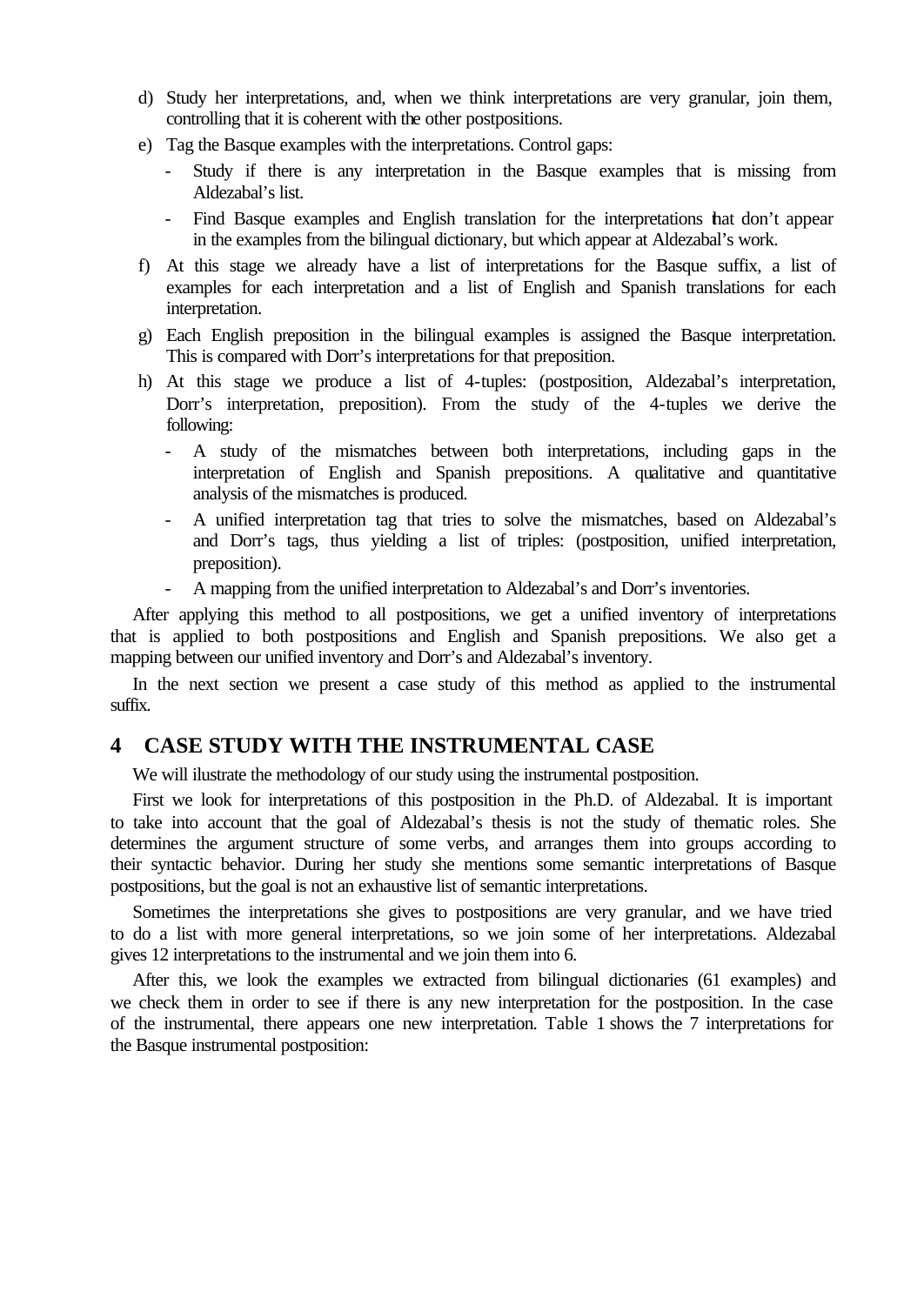| interpretation | <b>Basque example</b>     | <b>English translation</b>          |
|----------------|---------------------------|-------------------------------------|
| cause          | beldurrez isildu ziren    | they shut up out of fear            |
| content        | ontzia urez bete zuen     | she filled the container with water |
| instrument     | hirira autobusez joan zen | she went to the city by bus         |
| manner         | eskuz idatzi zuen         | she write it by hand                |
| path           | lehorrez joan zen         | she went by land                    |
| theme          | zutaz asko daki           | he knows a lot about you            |
| time           | hiru urtez egon ziren han | they were there for three years     |

Table 1. Interpretations for the Basque instrumental postposition.

Once we have tagged the examples extracted from the bilingual dictionaries with the unified interpretations, we obtain the following triples from the translations (cf. Table 2):

Interpretation – Basque postposition – English (or Spanish) preposition.

| <b>Interpretation</b> | <b>English-prepositions</b>                            | <b>Spanish-prepositions</b>                      |
|-----------------------|--------------------------------------------------------|--------------------------------------------------|
| <b>Theme</b>          | $\mathbf{A}$ , about, at, for, in, of, on              | $\emptyset$ , a, acerca de, con, de, en, sobre   |
| <b>Time</b>           | $\emptyset$ , at, by, during, for, in, on              | Æ, a, de, durante, en                            |
| <b>Instrument</b>     | $\mathbf{A}$ , by, for, in, on, with                   | $\mathbf{E}$ , a, con, en, por                   |
| Cause                 | because of, due to, for, from, in, of, on              | Æ, a causa de, con, de, por                      |
|                       | account of, out of                                     |                                                  |
| <b>Content</b>        | in, of, with                                           | con, de                                          |
| <b>Manner</b>         | $\emptyset$ , at, by, in, on, with                     | a, de, en                                        |
| Path                  | $\emptyset$ , along, by, by way of, on, round, through | a través de, por, por delante de, por encima de, |
|                       |                                                        | sobre                                            |

Table 2. Interpretations for the instrumental postposition after apply the method to all Basque postpositions.<sup>3</sup>

Once we have this triplets database, we will compare the interpretations for English prepositions and for Spanish prepositions obtained so far with the ones we have from Dorr's work. During this comparison, we will be able to map Dorr's interpretations with the ones we have; and, at the same time we will build the 4-tuples we have mentioned on step "h)" of the method. After building the list, we are able to evaluate the mapping between the unified interpretations and Dorr's LCS (Table 3).

|                                                             | <b>English</b> | $\frac{0}{0}$ | <b>Spanish</b> | $\frac{0}{0}$ |
|-------------------------------------------------------------|----------------|---------------|----------------|---------------|
| 4-tuples: postposition - interpretation - preposition - LCS | 44             |               | 33             |               |
| Good map                                                    | 19             | 43.18         | 10             | 30.30         |
| <b>Primitive-role problem</b>                               | 14             | 31.82         |                | 21.21         |
| <b>Missing interpretation</b>                               | 10             | 22.73         |                | 21.21         |
| <b>Missing preposition</b>                                  |                | 2.27          |                | 27.27         |

Table 3. Evaluation of mapping of instrumental case with Dorr's LCS.

There are 44 4-tuples between English prepositions and the Basque instrumental case, depending on the interpretations, and 33 between Spanish prepositions and the Basque instrumental. From these, we have 19 good links between English prepositions and Basque one, and 10 with Spanish one. We say the link is good when our interpretation is described by a thematic role in Dorr's LCS (cf. Table 4)

 $3$  The prepositions in bold are the ones we get when we study the instrumental postposition (the ones we get directly from the examples extracted from bilingual dictionaries when we look for instrumental case entry).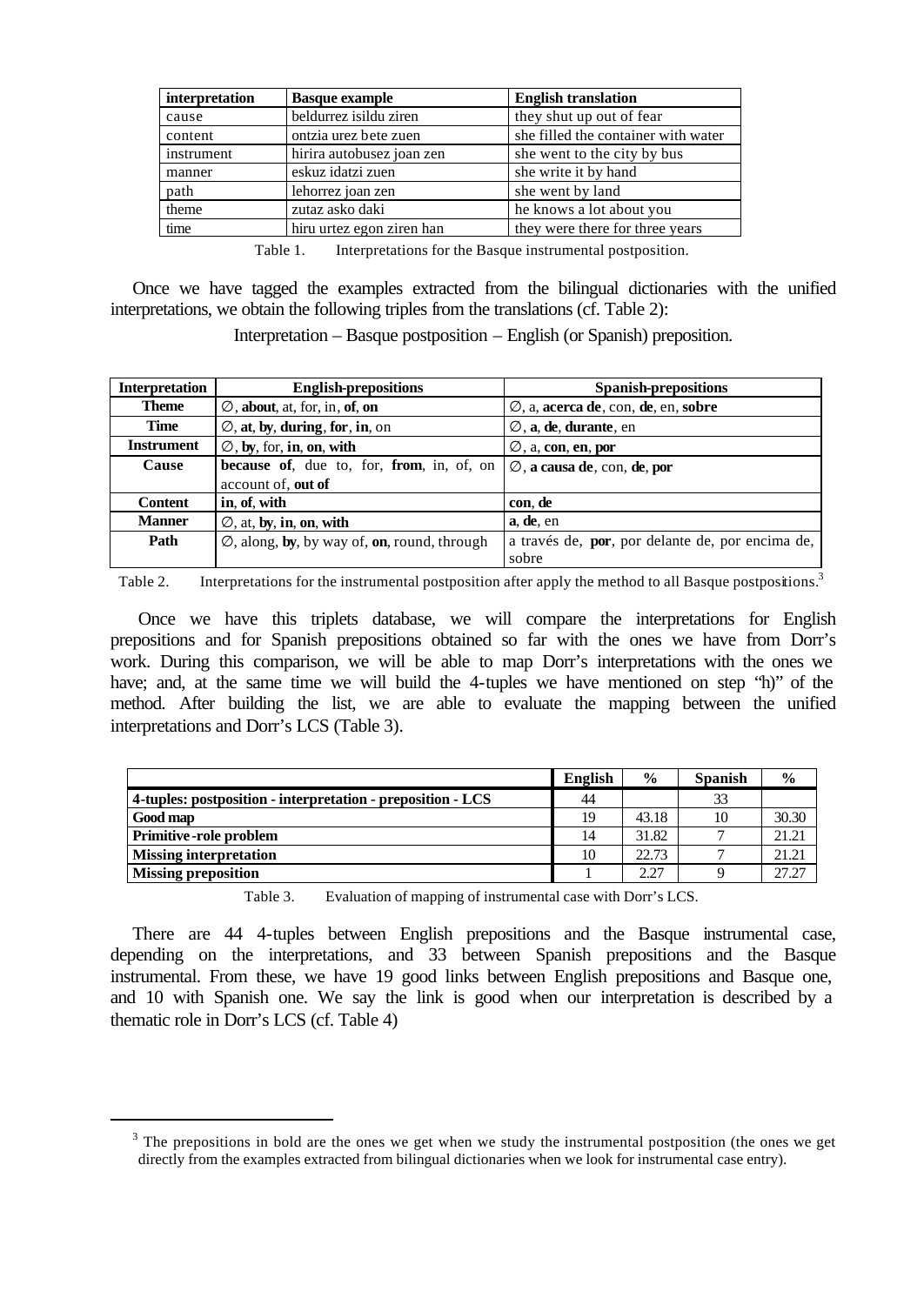| Dorr's th-roles in the LCS |
|----------------------------|
| perc                       |
| th                         |
| info                       |
| 1 <sub>ns</sub>            |
| poss                       |
| time                       |
|                            |

Table 4. Mapping with Dorr thematic roles.

The primitive-role problem line in Table 3 relates to the case when Dorr represents what we call an "interpretation" with a primitive. We have 14 in the case of English, and 7 in the case of Spanish. In the case of the instrumental all triplets are caused by primitives *cause* (7 for English and 4 for Spanish) and *path* (7 for English and 3 for Spanish) (cf. Table 5).

| <b>Our interpretations</b> | Dorr's interpretations       |
|----------------------------|------------------------------|
| cause                      | cause                        |
| path                       | path (TO, TOWARD, VIA)       |
| Table 5.                   | Mapping with Dorr primitives |

A special case is *manner*. Dorr's representation takes this one as a thematic role (they also have it as a type), but they haven't given it to any preposition. This may be because *manner* is not usually part of an argument, and their job focuses on arguments of verbs. We have counted this as a "missing interpretation", and amounts to 6 (English) and 3 (Spanish) of the missing interpretations (10 for English, and 7 for Spanish).

Something similar happens with the *time* thematic role. This is one of the biggest gaps in their representation. 3 of the missing interpretations are *time* (∅, by, in) and the other one is a *instrumental* (in); 3 of the missing interpretations in the Spanish part are *time* (a, de, en) and the other one is *instrumental* (a).

Regarding missing prepositions, "on account of" is missing for English, and  $\varnothing$ <sup>5</sup> (4 links), "a causa de", "acerca de", "durante", "por delante de", and "por encima de" are missing for Spanish.

The process is repeated for all postpositions (see section 5), and, after adding the information for all English (and Spanish) prepositions from Dorr (via mapping), the table for the instrumental is as shown in Table 6.

<sup>4</sup> It is important to remark that our *theme* interpretation has always a *perc* interpretation between English and Spanish prepositions. This happens in the case of the instrumental postposition.

<sup>&</sup>lt;sup>5</sup> For the sake of this article, " $\varnothing$ " corresponds to noun phrases without prepositions. In the future, we plan to split thise "∅" into "subject" and "object" syntactic functions.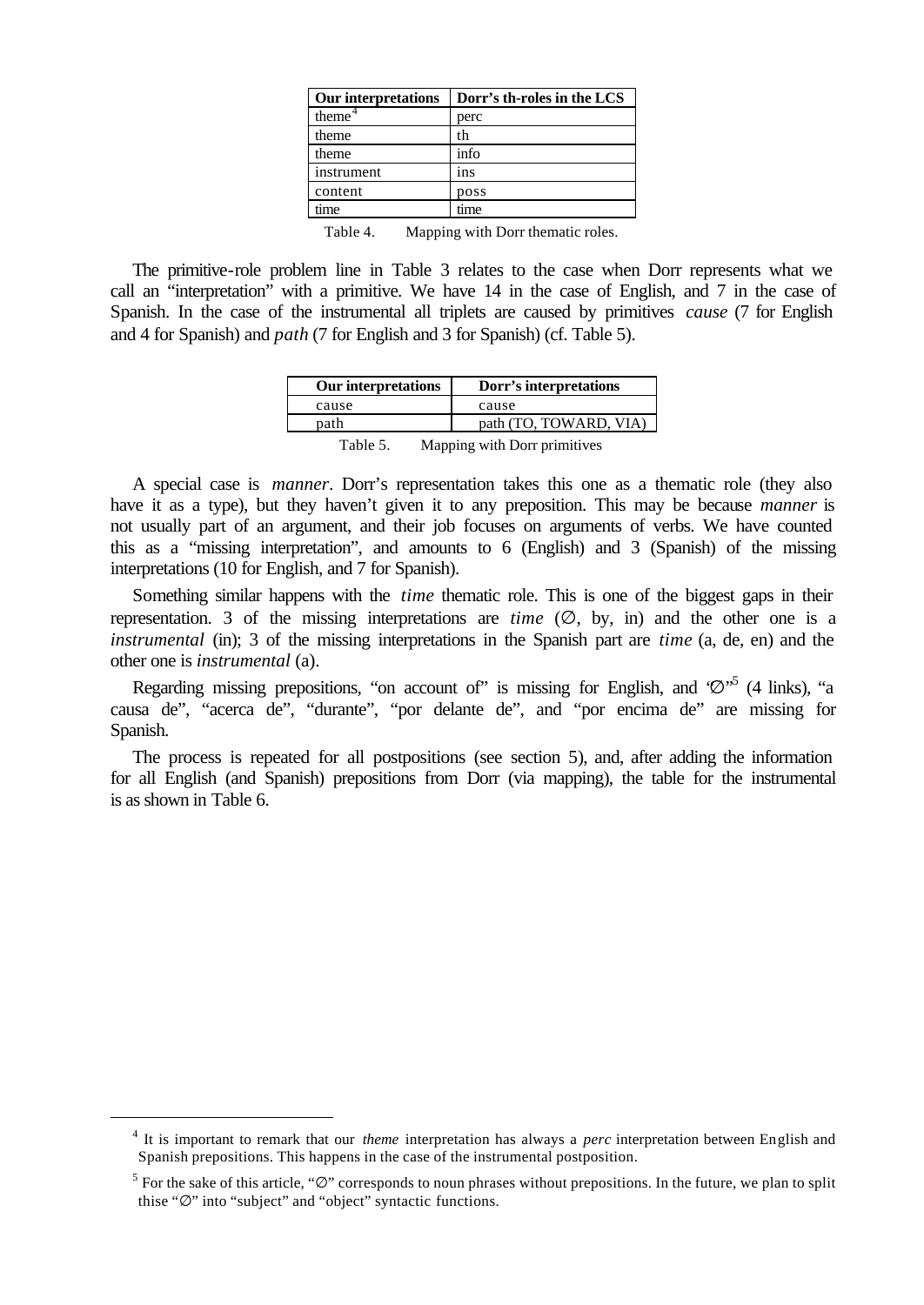|                  | Interpretation for English-prepositions                                                                                                                                                                                                                                                                                                       | <b>Spanish-prepositions</b>                                                 |
|------------------|-----------------------------------------------------------------------------------------------------------------------------------------------------------------------------------------------------------------------------------------------------------------------------------------------------------------------------------------------|-----------------------------------------------------------------------------|
| the instrumental |                                                                                                                                                                                                                                                                                                                                               |                                                                             |
| Theme            | $\varnothing$ , about, after, against, around, at, before, for, from, in,<br>into, of, on, over, that, through, to, with                                                                                                                                                                                                                      | $\varnothing$ , a, acerca de, ante, con,<br>contra, de, en, por, que, sobre |
| Time             | $\emptyset$ , about, after, ahead of, around, as, as of, at, back to,<br>before, behind, between, beyond, by, close to, during,<br>following, for, from, in, in relation to, near, on, per,<br>previous to, prior to, pursuant to, related to, relative to,<br>round, since, through, throughout, till, to, until, with<br>respect to, within | $\emptyset$ , a, de, durante, en                                            |
| Instrument       | $\varnothing$ , as, by, for, from, in, of, on, out of, with, without                                                                                                                                                                                                                                                                          | $\varnothing$ , a, con, de, en, por                                         |
| Cause            | because of, due to, for, from, in, of, on account of, out of                                                                                                                                                                                                                                                                                  | $\emptyset$ , a, a causa de, con, de, por                                   |
| <b>Content</b>   | $\emptyset$ , about, between, by, for, from, in, of, on, out of, with                                                                                                                                                                                                                                                                         | a, con, contra, de, en, encima<br>de, por                                   |
| <b>Manner</b>    | $\varnothing$ , at, by, in, on, with                                                                                                                                                                                                                                                                                                          | a, de, en                                                                   |
| Path             | $\varnothing$ , along, by, by way of, on, round, through                                                                                                                                                                                                                                                                                      | a través de, por, por delante de,<br>por encima de, sobre                   |

Table 6. Overlap of the instrumental postposition after the mapping with all English and Spanish prepositions.

# **5 OVERALL RESULTS**

After analyzing all postpositions, their intersection with English and Spanish prepositions, and the comparison with Dorr's thematic roles we get the following quantitative results:

|                                                             | English | $\frac{6}{9}$ | <b>Spanish</b> | $\frac{0}{0}$ |
|-------------------------------------------------------------|---------|---------------|----------------|---------------|
| 4-tuples: postposition - interpretation - preposition - LCS | 272     | 100           | 207            | 100           |
| Good map                                                    | 161     | 59.19         | 81             | 39.13         |
| <b>Primitive-role problem</b>                               | 51      | 18.75         | 26             | 12.56         |
| <b>Missing interpretation</b>                               | 51      | 18.75         | 43             | 20.77         |
| <b>Missing preposition</b>                                  |         | 3.31          | 57             | 27.54         |

Table 7. Evaluation of mapping with Dorr's thematic roles.

Regarding English, most of the mappings are correct. The percentage of missing interpretations is quite high, but most of them are caused by the *manner* and *time* interpretations not being present in the English data (30 and 9 times respectively).

Regarding Spanish, *manner* is also missing, but the main problem for Spanish is the lack of coverage of prepositions.

Once we have applied the method to all Basque postpositions, we have built the mapping between Dorr's LCS and the unified list of interpretations. Table 6 shows the definitive list of triplets for the instrumental postposition.

The complete set of interpretations and overlaps between postpositions and prepositions is accessible on the Internet<sup>6</sup>. Table 8 shows the main figures in relation with the number of postpositions and prepositions we have used, and the number of overlaps we get.

| number of postpositions         | 14   |
|---------------------------------|------|
| number of English prepositions  | 123  |
| number of Spanish prepositions  | 25   |
| number of Basque-English links  | 946  |
| number of Basque-Spanish links  | 339  |
| number of English-Spanish links | 2796 |

Table 8. Main figures for the whole database.

<sup>6</sup> http://ixa.si.ehu.es/Ixa/local/casesuffixes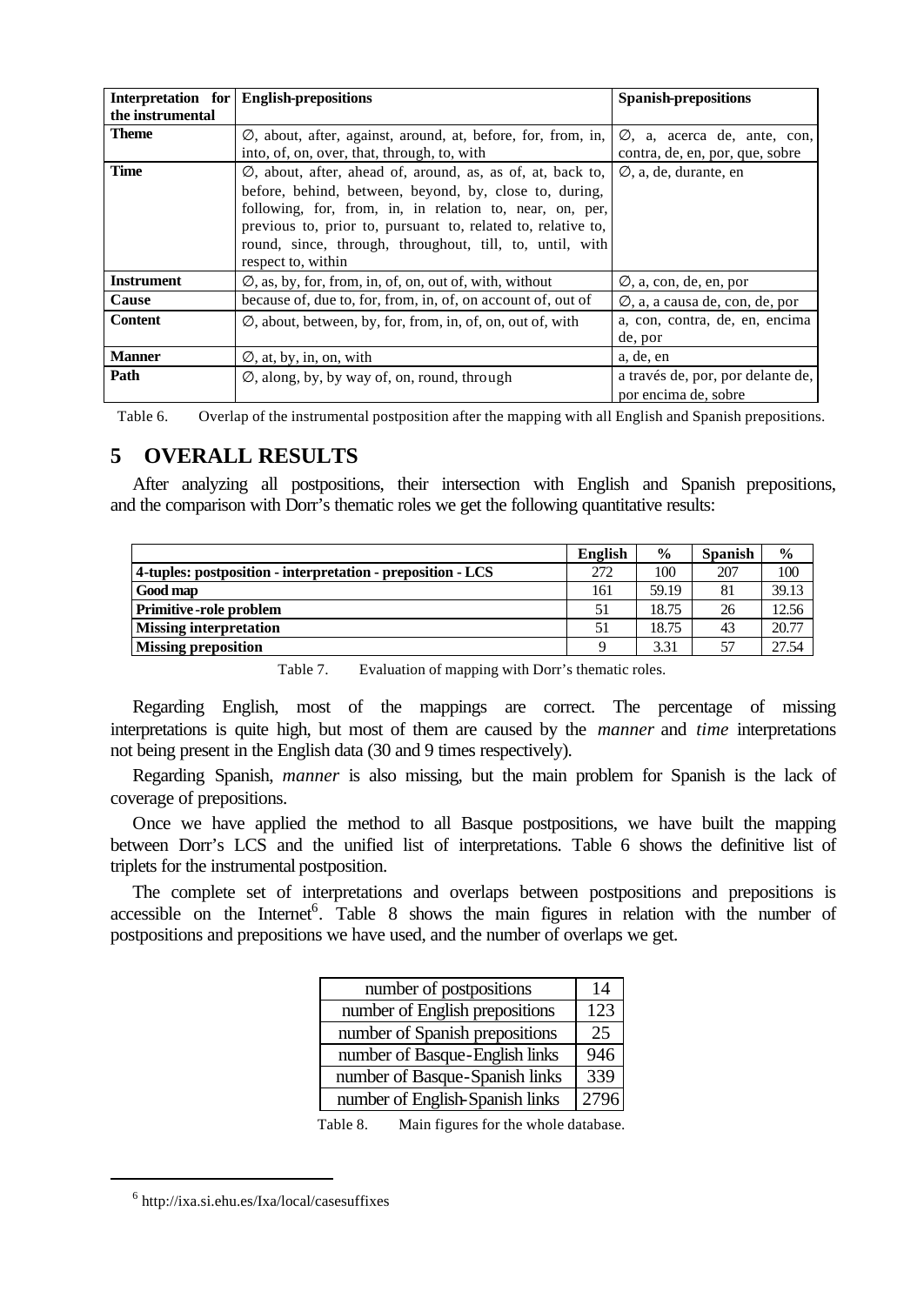## **6 REMAINING PROBLEMS**

Once we have built the mapping between Dorr's classification and the one we are building, there may be some thematic roles without mapping. One example is Dorr's *purpose* thematic role. We have decided to exclude it for the time being, because in most of the cases this is a Verb-Verb relation, and we have focused on Verb-Noun relations.

There are some issues which we have not settled. The first issue is that we have created some complex interpretations which are based on *time* or *location* and *source* or *goal*. For now we think this distinction is important because sometimes there is a clear distinction between prepositions. For example "since" has an interpretation as a *source* but this *source* will be a *time source*. When we want to map this interpretations and Dorr's thematic roles, we say the relation is right if it has one of the two thematic roles related with our two interpretations. For example if the complex relation include *time* and *source*, we will say the mapping is OK if between LCS representation we have a *time* or a *source* thematic role or both. We have as complex interpretations: *source-time*, *source-location*, *goal-time*, *goal-location*.

Regarding the amount of prepositions, the list of prepositions in English is quite comprehensive. According to our analysis we think that most of their interpretations are covered, as we have completed Dorr's interpretations with those which appeared in the bilingual examples. The situation is worse for Spanish, as we have a lot of missing interpretations and prepositions. Further work is needed in order to get a satisfactory status for Spanish. Regarding Basque we are very satisfied with the coverage, but we need to extend our work to complex Basque postpositions which were not included in this study.

# **7 CONCLUSIONS AND FUTURE WORK**

We have produced an inventory of interpretations that has been used to describe Basque postpositions and English and Spanish prepositions (see Table 9). The whole database is  $\arccosible$  on the internet<sup>7</sup>. Using a simple inventory allows to know for each postposition or preposition which are its synonyms on the same language, as well as which are the translation for each possible interpretation. We think this resource will be useful for studies on machine translation, but also on lexical acquisition on the syntax-semantic interface which makes use of multilingual data.

<sup>7</sup> http://ixa.si.ehu.es/Ixa/local/casesuffixes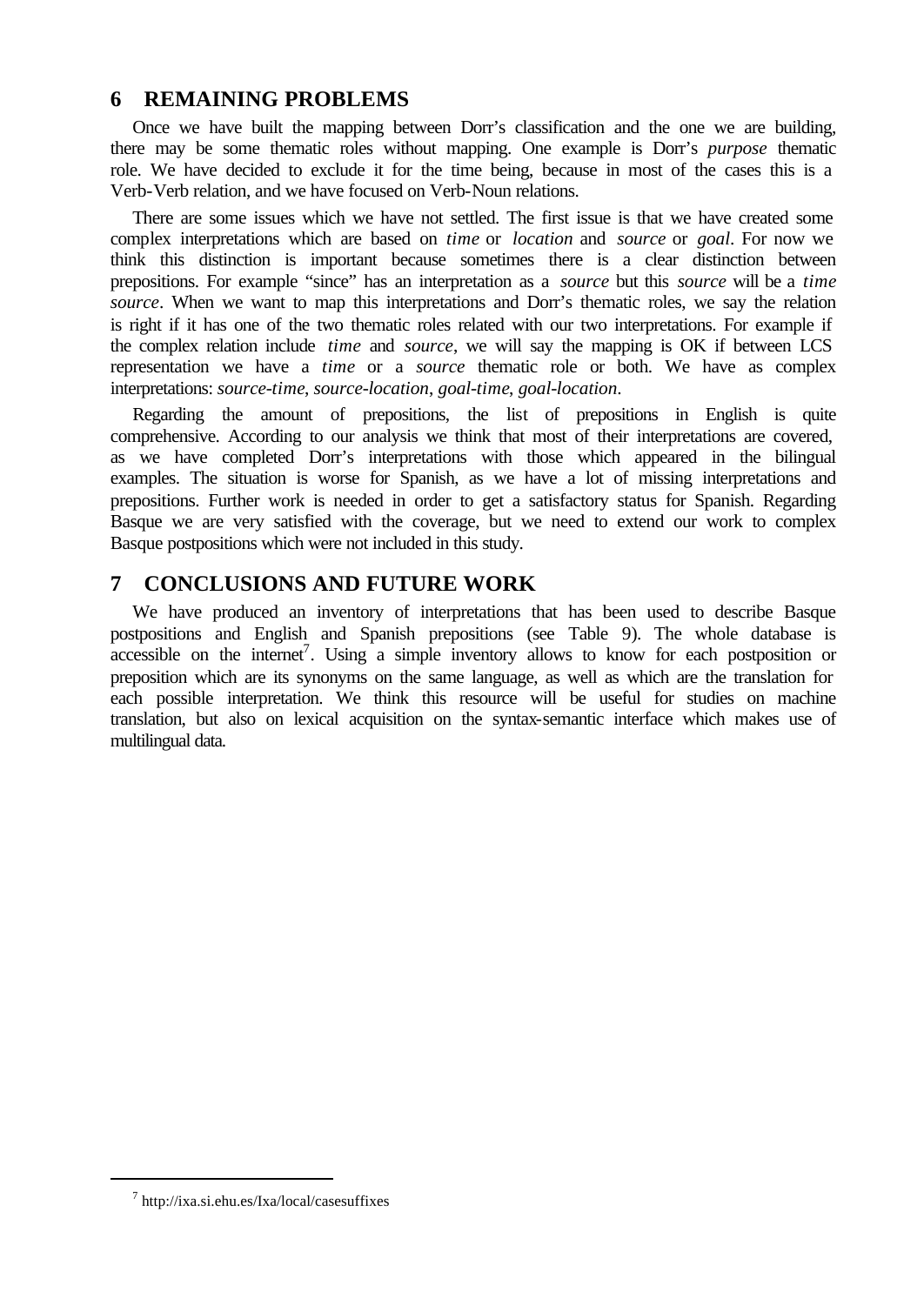| <b>Basque name</b>         | <b>English name</b> |  |
|----------------------------|---------------------|--|
| agentea                    | agent               |  |
| baliabidea                 | instrument          |  |
| bidea                      | path                |  |
| denbora                    | time                |  |
| edukia                     | content             |  |
| esperimentatzaile          | experiencer         |  |
| ezaugarria                 | attribute           |  |
| gaia                       | theme               |  |
| hasierako denbora-kokapena | source-time         |  |
| hasierako leku-kokapena    | source-location     |  |
| helburua                   | goal                |  |
| helburuko denbora-kokapena | goal-time           |  |
| helburuko leku-kokapena    | goal-location       |  |
| iturria                    | source              |  |
| jarduera                   | activity            |  |
| kausa                      | cause               |  |
| konpainia                  | company             |  |
| lekua                      | location            |  |
| modua                      | manner              |  |
| noranzko                   | direction           |  |

Table 9. Unified inventory of interpretations

The source of the unified inventory of interpretations has been Aldezabal's semantic interpretations [Aldezabal, forthcoming] and Dorr's thematic roles [Dorr, 1993; Dorr & Habash, 2002; Habash 2002]. We provide a mapping to both of them. Their work also provides the main source of interpretations for each postposition and preposition. We have to note that our interpretations try to cover all possible meanings of a preposition when acting as an argument or adjunct of a verb. Dorr's work is relevant because although her description focuses on argument structure of lexical verbs, she also gives importance to adjuncts. She has also analyzed a list of prepositions (including complex prepositions), and once we get the relation between her thematic roles and the list of interpretations we are building, we have been able to use all the English and Spanish prepositions she has studied.

The method to derive the inventory and the list of interpretations for Basque postpositions and Spanish and English prepositions tries to be systematic. We first extract the interpretation for Basque postpositions from Aldezabal's work on verbs. We complement this data with examples from bilingual dictionaries (Basque/Spanish and Basque/English), which also provide English translations. Checking Aldezabal's interpretations for each bilingual example against Dorr's interpretations, allows us to construct a systematic mapping. The main advantage of this method is that we are able to map different inventories of interpretations based on actual examples, rather than the sole intuition of the linguist. The results of this analysis are a database of triples (Basque postposition – interpretation – English or Spanish preposition) plus mappings between our interpretations and Dorr's and Aldezabal's interpretations.

Regarding future work, it is important to remark that the inventory of interpretations and the database is not in a final stage. Some further research needs to be done for a number of issues. Nevertheless, the use of three different sources and the work done extracting the relationship between them gives a strong basement to this approach.

We would like to treat properly the "∅" preposition, determine if there is a "subject" or an "object" relation. We will also need to go beyond verb-noun relationships, and cover all syntactic functions intermediated by prepositions or postpositions.

Regarding Basque we have a to incorporate to the database all complex postpositions with their interpretations. Spanish is without doubt the language with worse coverage: we have only 3.31% missing prepositions for English, while 27.54% are missing for Spanish in Dorr's description when we checked against a set of bilingual examples.